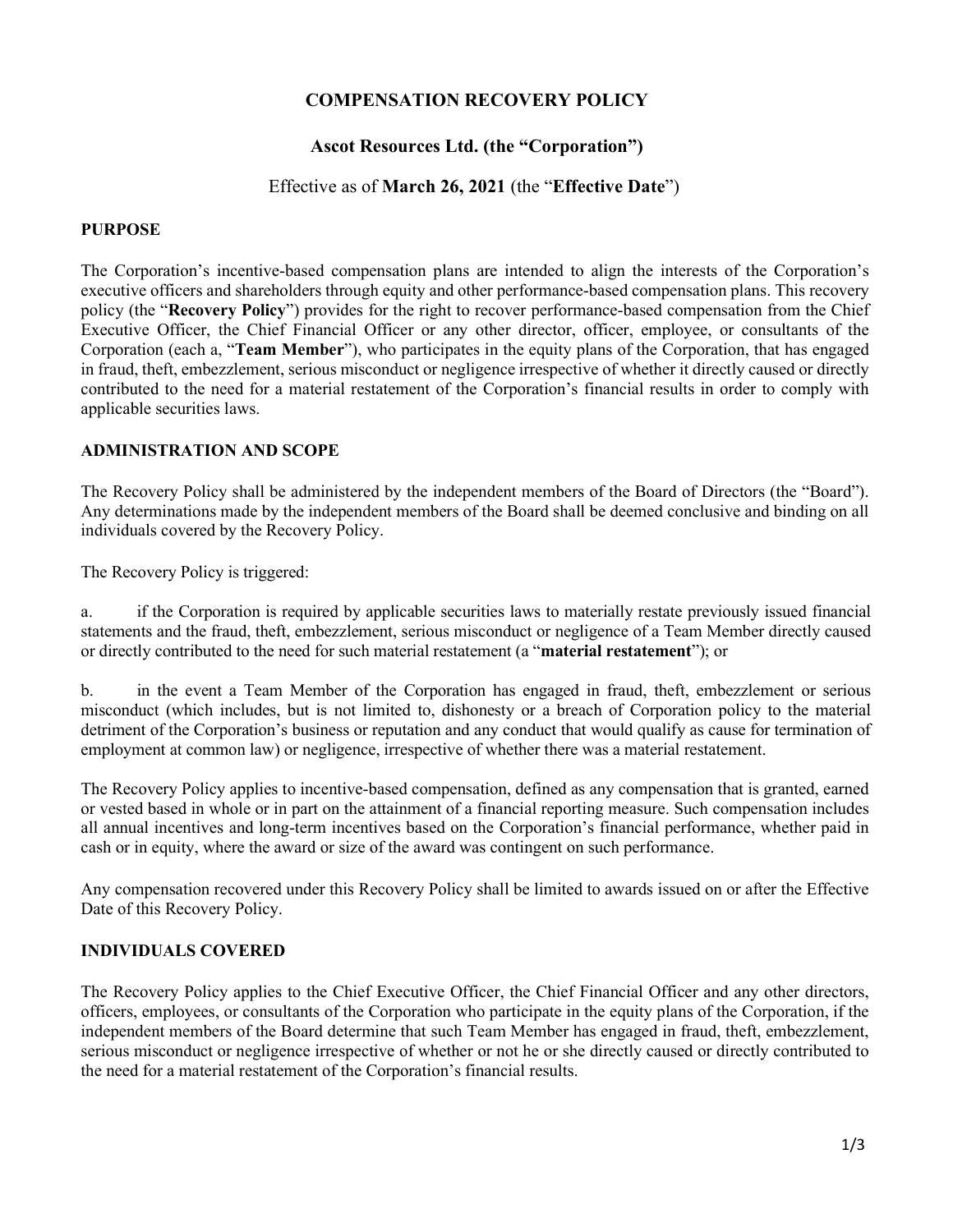# RECOVERY / CANCELLATION / CLAWBACK

In their sole discretion, the independent members of the Board may (subject to applicable laws and the terms and conditions of any compensation plans) within 3 months of (i) the discovery of the fraud, theft, embezzlement, serious misconduct, negligence or (ii) a material restatement:

a. in the case of incentives based on the Corporation's financial performance, seek recovery from such Team Member of the portion of performance-based compensation awarded to and received by the Team Member during the 24 month period preceding the date on which the Corporation is required to prepare the accounting restatement (the "Restatement Date"), that is greater than the compensation that the Team Member would have been awarded or received had such compensation been calculated on the basis of the restated financial results (the "Attributable Portion"); and

b. in the case of incentives that are based on the market price of the securities of the Corporation (A) cancel any unvested options or other equity compensation securities, or clawback any vested and unexercised options or other equity compensation securities or other unpaid incentive awards, that are outstanding on the Restatement Date that were granted or awarded to the Team Member during the 24 month period preceding the Restatement Date, provided that, if determinable, only the Attributable Portion of such options or other securities shall be subject to cancellation or clawback; and (B) require that the Team Member shall repay the after-tax amount of any gain on the exercise of options, or the settlement of other equity compensation securities which were exercised or settled within 12 months from the end of the financial period that was subject to the financial restatement, provided that, if determinable, only the gain (adjusted for tax effects as the independent Directors determine to be reasonable) from the Attributable Portion of the options or other equity compensation securities shall be subject to repayment.

# OTHER REMEDIES

In addition to seeking recovery of the Attributable Portion, cancelling or clawing back options or other equity awards or other unpaid incentive awards, the independent members of the Board may dismiss the Team Member in accordance with the terms of the Team Member's Contract and applicable law, authorize legal action for breach of fiduciary duty, or take other action to enforce the Team Member's obligations to the Corporation as it may fit in the facts of the particular case. In determining the appropriate action, the independent members of the Board may also take into account penalties or punishments imposed by law enforcement agencies or regulators. The power of the independent members of the Board to determine the appropriate punishment for the wrongdoer is in addition to, and not in lieu of, penalties and punishment imposed by third party entities.

For purposes of the Recovery Policy, an action by, or an act of omission by, a Team Member will not be considered to constitute negligence or serious misconduct if the Team Member in good faith, relied upon the advice of the Corporation's accountants, auditors, financial advisors or legal counsel or other experts.

# DISCRETION IN ENFORCING THE RECOVERY POLICY

The independent members of the Board are empowered with the authority to decline to seek recovery of some or all of the amounts otherwise determined to be recoverable hereunder if they determine that doing so would be: (1) unreasonable or (2) contrary to the interests of the Corporation and its shareholders. In making such determination, the independent members of the Board may take into consideration the following factors: (1) the likelihood of success of recovering such incentive-based compensation; (2) the likelihood that such claim may prejudice the interests of the Corporation; (3) the passage of time since the occurrence of the applicable fraud or misconduct; (4) the existence of any legal proceedings against the Team Member related to the applicable fraud, negligence or willful misconduct; (5) contrary to applicable laws, and (6) contrary to the terms of the Corporation's compensation plans